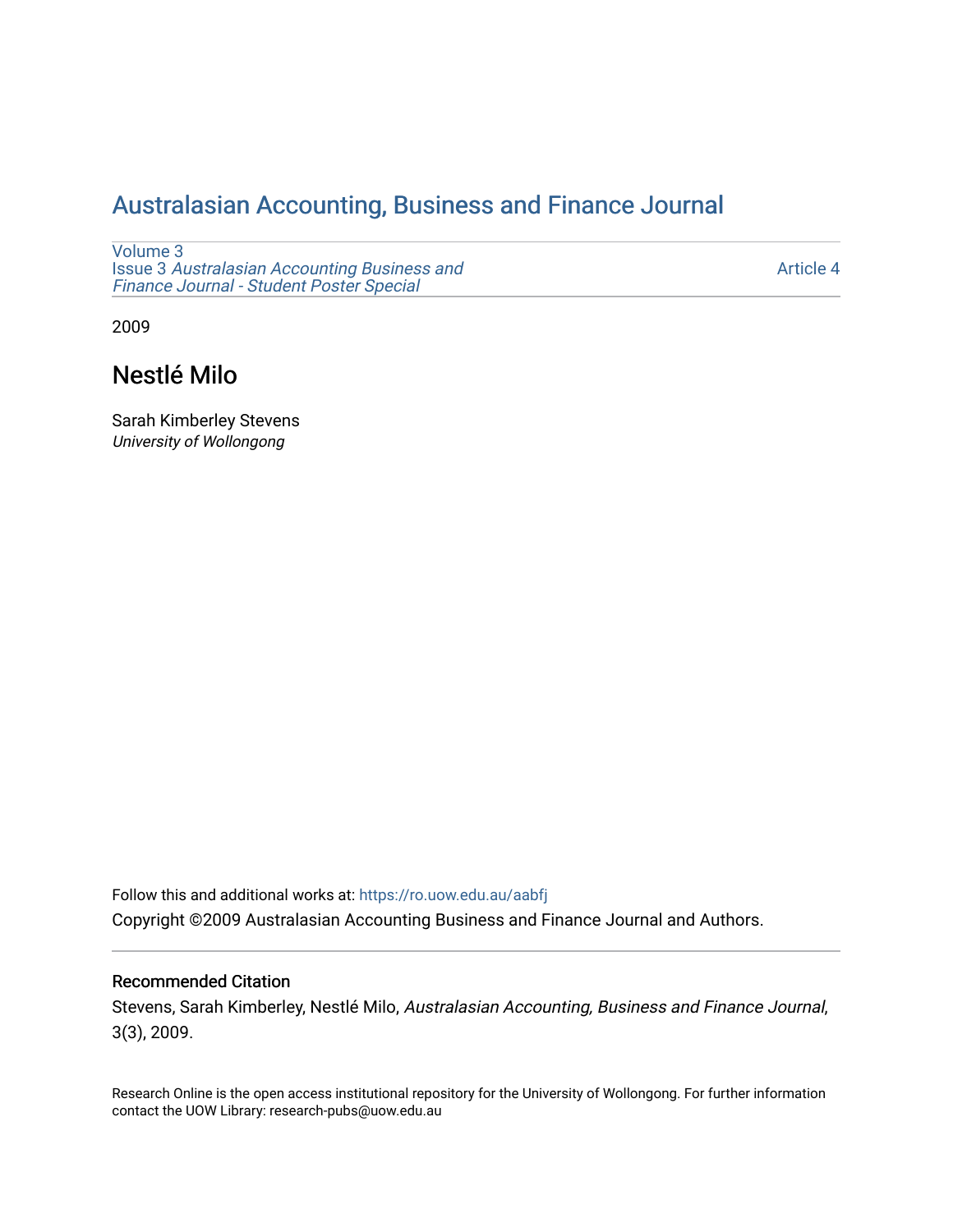## Nestlé Milo

#### Abstract

This article reflects on the marketing ethics of Nestle's Milo. Included are discussions of the economic dimension; legal dimension; ethical dimension; and philanthropic dimensions of the marketing of Nestlé's Milo drink in Australia.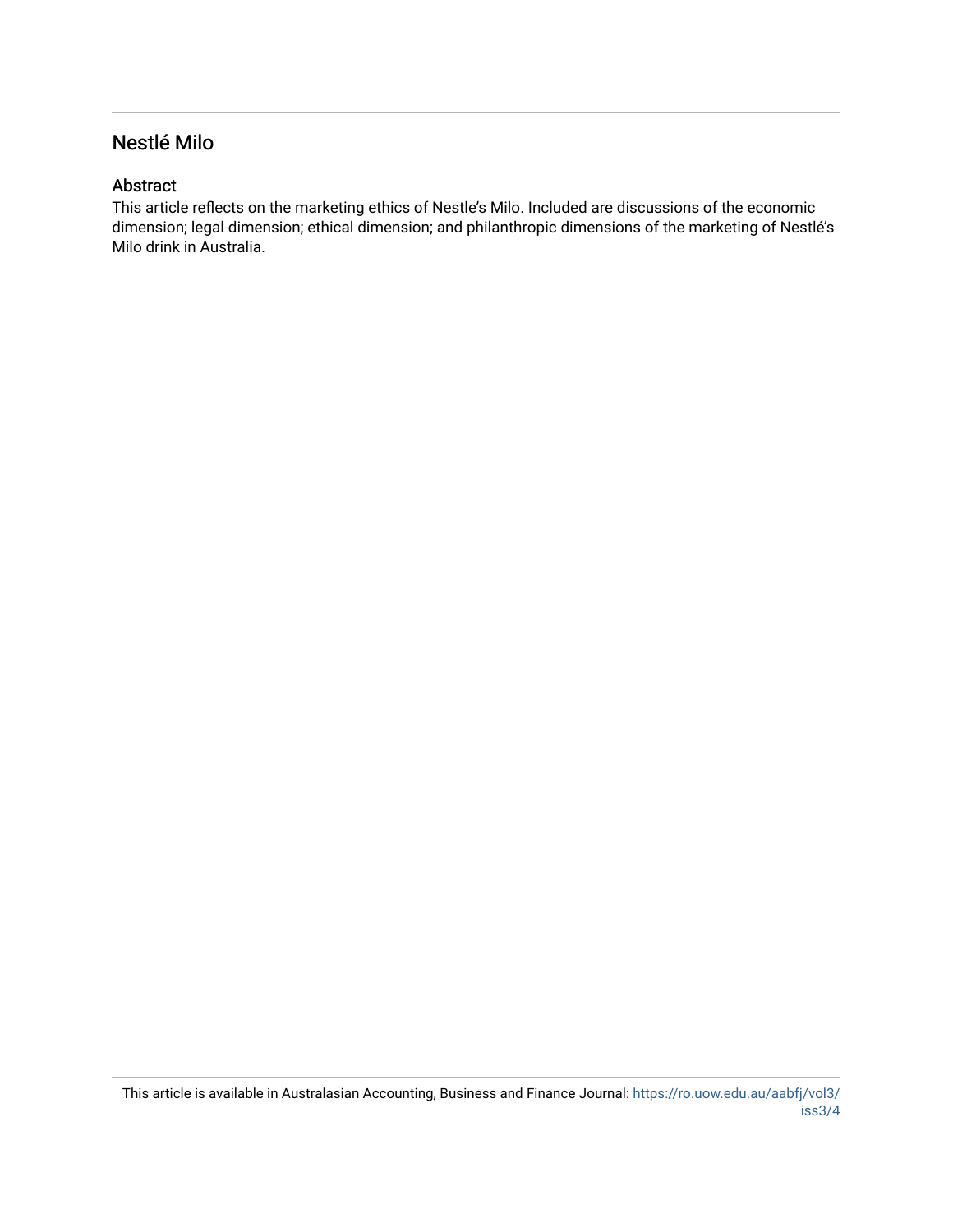

#### Nestle Milo **Sarah Kimberley Stevens Student, University of Wollongong**

#### **Abstract**

This article reflects on the marketing ethics of Nestle's Milo. Included are discussions of the economic dimension; legal dimension; ethical dimension; and philanthropic dimensions of the marketing of Nestlé's Milo drink in Australia.

#### *Keywords: Social responsibility; marketing ethics; student poster* :



*Photo courtesy of Media Unit, University of Wollongong.* 

*Some art on this poster is sourced from the Milo Homepage http://www.milo.com.au/ Reproduction of the artworks included in the student posters is used in accordance with the Criticism and Review aspects of Fair Dealing (section 41 of the Copyright Act 1968).* 

By responding to consumers' changing needs, producing safe, high quality and nutritious products and communicating responsibly, clearly and ethically, we improve consumer wellbeing and our sales (Nestlé Oceania, 2008, p15).

#### **Economic Dimension**

The contemporary view of business practise is that in addition to making a profit, businesses should address social problems even if there is unlikely to be a profitable return (Moir, 2001).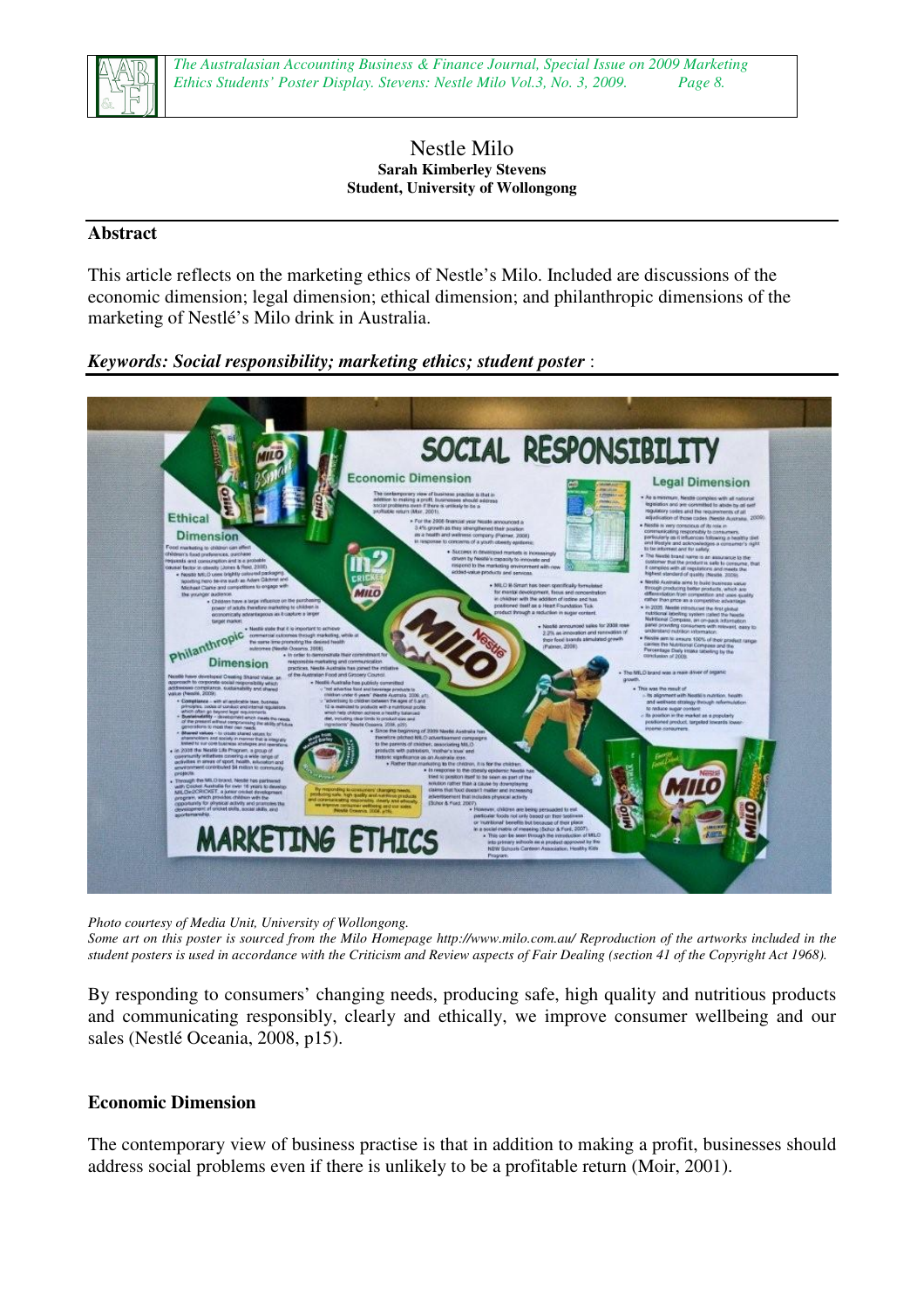

- For the 2008 financial year Nestlé announced a 3.4% growth as they strengthened their position as a health and wellness company (Palmer, 2008) in response to concerns of a youth obesity epidemic.
- Success in developed markets is increasingly driven by Nestlé's capacity to innovate and respond to the marketing environment with new added-value products and services.
- MILO B-Smart has been specifically formulated for mental development, focus and concentration in children with the addition of iodine and has positioned itself as a Heart Foundation Tick product through a reduction in sugar content.
- Nestlé announced sales for 2008 rose 2.2% as innovation and renovation of their food brands stimulated growth (Palmer, 2009).
- The MILO brand was a main driver of organic growth.
- This was the result of
	- o Its alignment with Nestlé's nutrition, health and wellness strategy through reformulation to reduce sugar content.
	- o Its position in the market as a popularly positioned product, targeted towards lowerincome consumers.

## **Legal Dimension**

- As a minimum, Nestlé complies with all national legislation and are committed to abide by all self regulatory codes and the requirements of all adjudication of those codes (Nestlé Australia, 2009).
- Nestlé is very conscious of its role in communicating responsibly to consumers, particularly as it influences following a healthy diet and lifestyle and acknowledges a consumer's right to be informed and for safety.
- The Nestlé brand name is an assurance to the customer that the product is safe to consume, that it complies with all regulations and meets the highest standard of quality (Nestlé, 2009).
- Nestlé Australia aims to build business value through producing better products, which are differentiation from competition and uses quality rather than price as a competitive advantage.
- In 2005, Nestlé introduced the first global nutritional labelling system called the Nestlé Nutritional Compass, an on-pack information panel providing consumers with relevant, easy to understand nutrition information.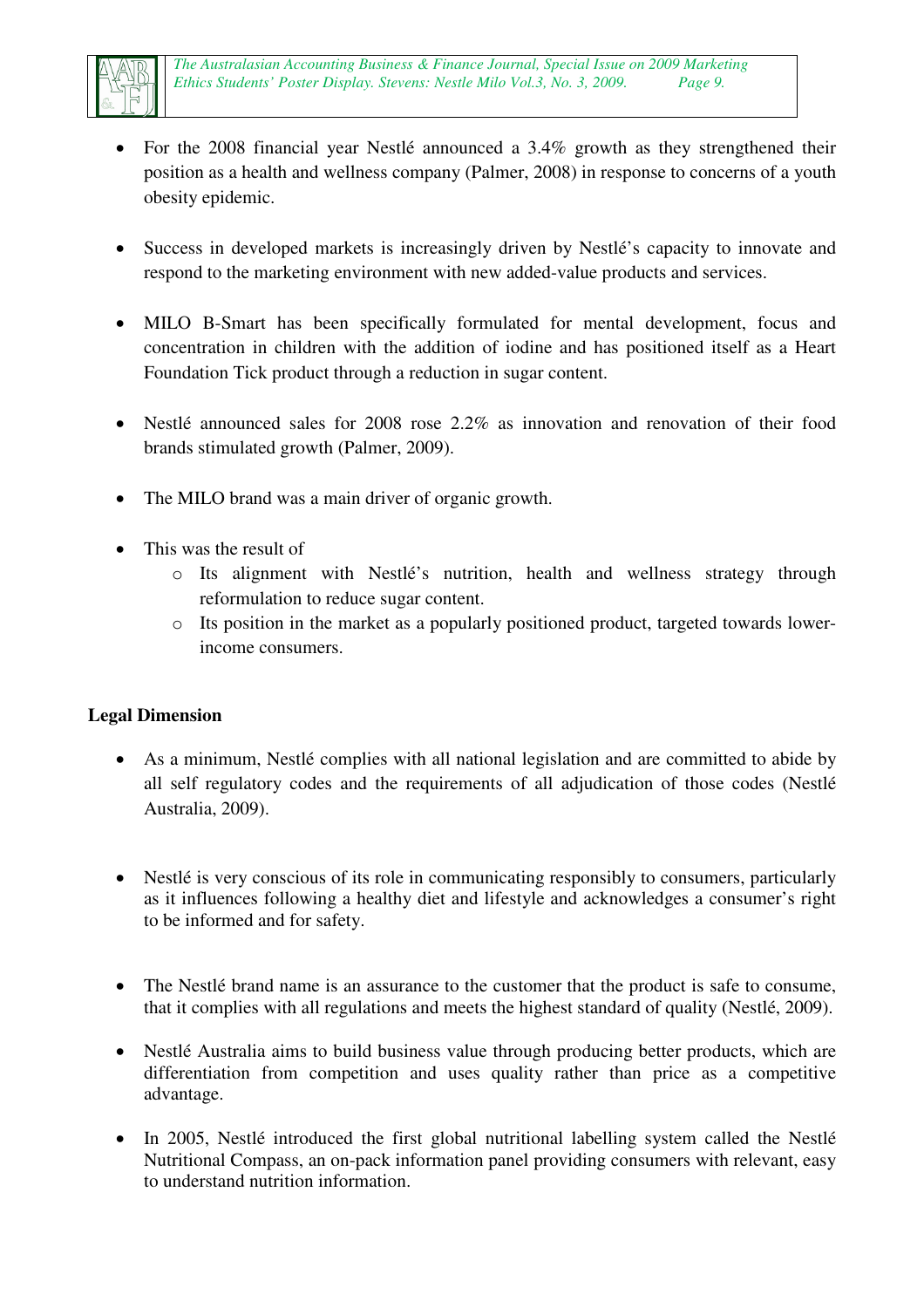

• Nestlé aim to ensure 100% of their product range carries the Nutritional Compass and the Percentage Daily Intake labelling by the conclusion of 2009.

### **Ethical Dimension**

Food marketing to children can affect children's food preferences, purchase requests and consumption and is a probable causal factor in obesity (Jones & Reid, 2008).

- Nestlé MILO uses brightly coloured packaging, sporting hero tie-ins such as Adam Gilchrist and Michael Clarke and competitions to engage with the younger audience.
- Children have a large influence on the purchasing power of adults therefore marketing to children is economically advantageous as it capture a larger target market.
- Nestlé state that it is important to achieve commercial outcomes through marketing, while at the same time promoting the desired health outcomes (Nestlé Oceania, 2008).
- In order to demonstrate their commitment for responsible marketing and communication practices, Nestlé Australia has joined the initiative of the Australian Food and Grocery Council.
- Nestlé Australia has publicly committed
	- o "…not advertise food and beverage products to children under 6 years" (Nestlé Australia, 2009, p1).
	- o "…advertising to children between the ages of 5 and 12 is restricted to products with a nutritional profile which help children achieve a healthy balanced diet, including clear limits to product size and ingredients" (Nestlé Oceania, 2008, p20).
- Since the beginning of 2009 Nestlé Australia has therefore pitched MILO advertisement campaigns to the parents of children, associating MILO products with patriotism, 'mother's love' and historic significance as an Australia icon.
- Rather than marketing **to** the children, it is **for** the children.
- In response to the obesity epidemic Nestlé has tried to position itself to be seen as part of the solution rather than a cause by downplaying claims that food doesn't matter and increasing advertisement that includes physical activity (Schor & Ford, 2007).
- However, children are being persuaded to eat particular foods not only based on their tastiness or 'nutritional' benefits but because of their place in a social matrix of meaning (Schor & Ford, 2007).
- This can be seen through the introduction of MILO into primary schools as a product approved by the NSW Schools Canteen Association, Healthy Kids Program.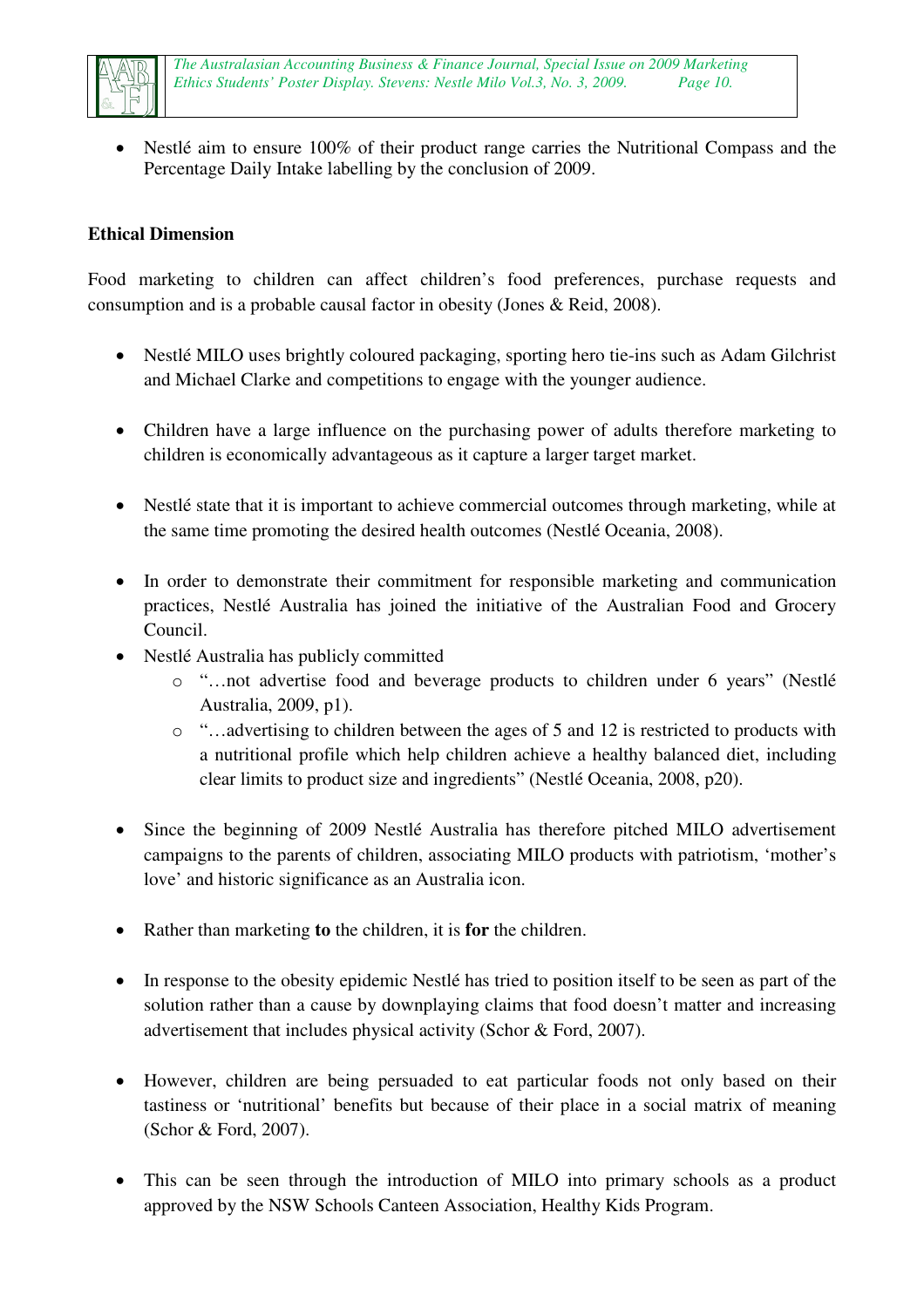

## **Philanthropic**

Nestlé have developed Creating Shared Value, an approach to corporate social responsibility which addresses compliance, sustainability and shared value (Nestlé, 2009).

- **Compliance** with all applicable laws, business principles, codes of conduct and internal regulations which often go beyond legal requirements.
- **Sustainability** development which meets the needs of the present without compromising the ability of future generations to meet their own needs.
- **Shared values** to create shared values for shareholders and society in manner that is integrally linked to our core business strategies and operations.
- In 2008 the Nestlé Life Program, a group of community initiatives covering a wide range of activities in areas of sport, health, education and environment contributed \$4 million to community projects.
- Through the MILO brand, Nestlé has partnered with Cricket Australia for over 16 years to develop MILOin2CRICKET, a junior cricket development program, which provides children with the opportunity for physical activity and promotes the development of cricket skills, social skills, and sportsmanship.

#### **References**

- Jones, S & A. Reid, 2008, 'Marketing to Children and Teens on Australian Food Company Websites', Centre for Health Initiatives, University of Wollongong, accessed 16/04/09, https://vista.uow.edu.au/webct/urw/lc20663.tp0/cobaltMainFrame.dowebct.
- Moir, L, 2001, 'What do we mean by Corporate Social Responsibility?', *Corporate Governance*, vol.1, no.2, pp16-22, accessed 29/04/09, Emerald Database.
- Milo Homepage http://www.milo.com.au/
- Nestlé 2009, *Creating Shared Value at Nestlé*, accessed 1/05/09, http://www.nestle.com/CSV/CSVHome.htm.
- Nestlé Australia, 2009, *The Responsible Children's Marketing Initiative Company Action Plan*, Australian Food and Grocery Council, accessed 11/04/09, http://www.afgc.org.au/cmsDocuments/Nestle%20CAP.pdf.
- Nestlé Oceania, 2008, *Oceania Creating Shared Value Report 2008*, accessed 1/05/09, http://www.nestle.com.au/NR/rdonlyres/2F95F91D-464A-4F7E-995C-383B9860D2AF/0/NestleOceania\_V2.pdf.
- Palmer, D, 2008, 'Nestlé's Outlook Improves, Strengthening Health and Wellness Focus To Serve It Well', *Australian Food News*, 23 October, accessed 15/04/09, http://www.ausfoodnews.com.au/2008/10/23/nestles-outlook-improves-strengthening-healthand-wellness-focus-to-serve-it-well.html.
- Palmer, D, 2009, 'Nestlé Profits from Growth of "Billionaire Brands"', *Australian Food News*, 23 October, accessed 15/04/09, http://www.ausfoodnews.com.au/2009/02/19/nestle-profits-fromgrowth-of-billionaire-brands.html.
- Schor, J & M. Ford, 2007, 'From Tastes Great to Cool: Children's Food Marketing and the Rise of the Symbolic', *The Journal of Law, Medicine & Ethics*, vol.35, no.1, pp10-19, accessed 15/04/09, ProQuest Database.